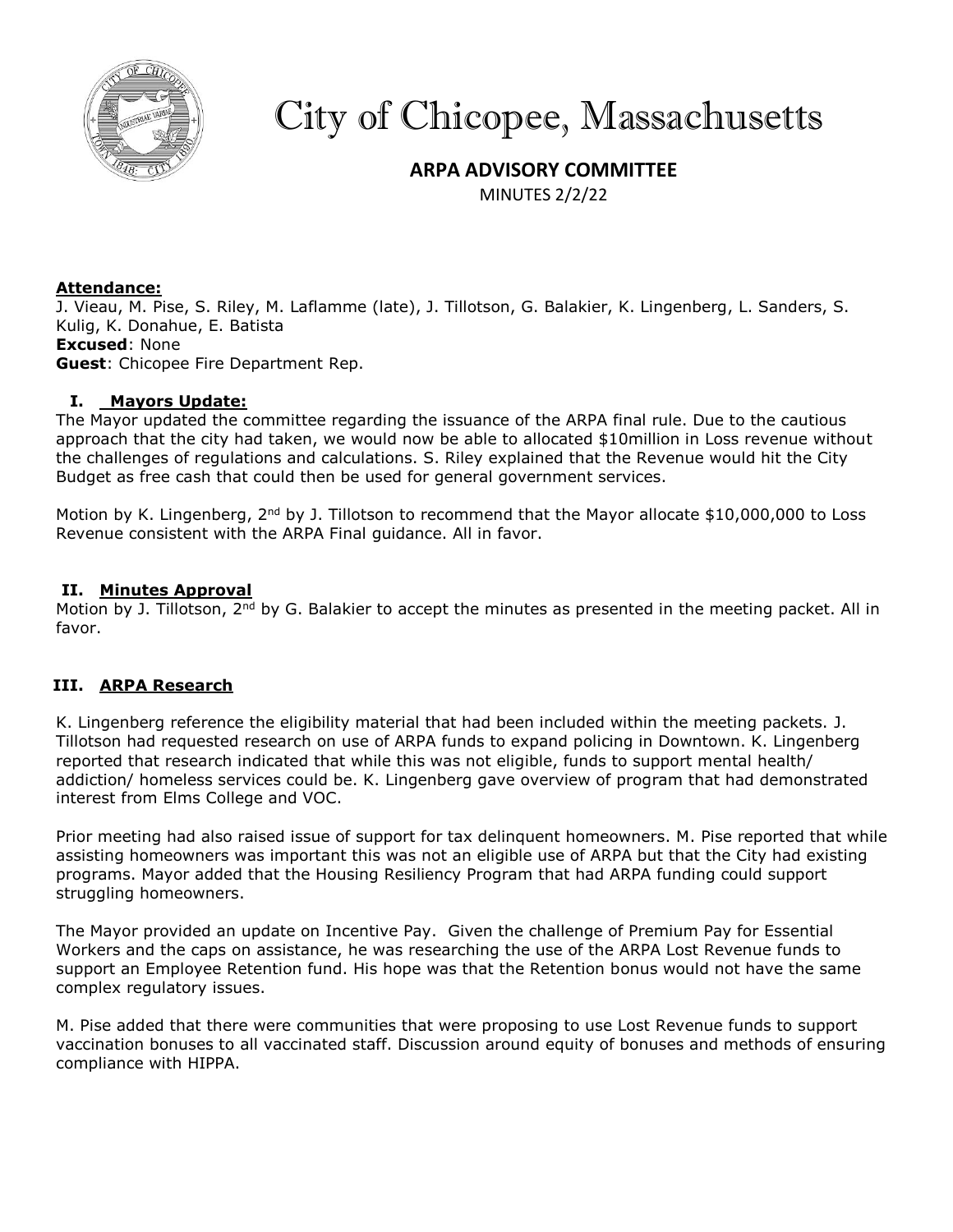## **IV. Proposals/ requests:**

- **a. Fire Department Staffing 3rd shift:** Mayor reminded members that he would keep this as a placeholder during the pilot projects 6 month of operations.
- b. **Infrastructure:** All projects that had been on hold have since been funding by General Government budget. E. Batista raised the Fairview project where the project scope and budget had expanded. She explained that she would be seeking appx \$5,000,000 for the project at the next meeting. Discussion on funding available for infrastructure projects.
- c. **Economic Development:** K. Lingenberg explained that during the Citizen input process, there had been a number of requests regarding Economic Development/Business Assistance. While Community Development was able to assist many of the responding businesses, she inquired if the City had interest in doing additional research on eligible programs. There were companies seeking equipment and capital improvement and there was a state-funded ARPA program through Senator Gomez. General committee consensus was to hold until the state program had more clarity.
- **d. Workforce Development:** K. Lingenberg repeated that like Economic Development there had been a number of submittals during the Citizens input that spoke to funds for training and employment programs. VOC was working to launch one in Holyoke. Discussion on needs of city and businesses to target programs that address those labor shortages. General committee consensus was to obtain models of ARPA funded programs.
- **e. Assistance to Non-Profits/Non-Profit Facilities:** K. Lingenberg reported that the Citizen input had included assistance to non-profits and in evaluating those submittals for ARPA eligibility; they seemed to break into two "buckets". Funding to address capital needs, which would require the non-profit to actively be delivering services and Lost Revenue, if the nonprofit could document loss of income due to Covid-19. Discussion on assistance to VFWs and American legions. K. Lingenberg shared that we would need to determine the services delivered by each non-profit. Discussion of three proposals submitted:
	- i. Polish Center: M. Pise announced that as a Board Member, he would not be participating in the discussion. K. Lingenberg stated that their request was related to loss revenue of appx \$25,000. Discussion with Committee consensus that if the loss could be documented, the ARPA funds should be committed.
	- ii. Bellamy House: K. Lingenberg shared that through discussion with Board Chair she determined that the City had provided for an assessment of the property. The assessment led to a rehab budget of \$1.2 million. Discussion of ARPA eligibility as the organization is not delivery services. K. Lingenberg offered to research if CDBG funds could fund the roof replacement to halt further deterioration of the property.
	- iii. Boys Girls Club: K. Lingenberg shared that the BGC had submitted a project based upon a Capital Needs Assessment that had been funded by Community Development. Part of the project addresses infrastructure/site needs; the other part of project was construction of new teen center on the property. Discussion of funding available to BGC and of the necessity of the project. General Consensus that the Committee would be interested in more detailed material on the infrastructure/site improvement project at this time.

# **IV: Projects Under Consideration:**

**a. Chicopee Library Redevelopment:** K. Lingenberg shared that the architectural /engineering team was in the property today to continue investigations necessary for any reuse. She had instructed them to keep an open mind, especially in light of "push back" from the private sector about creating a product that competes with a very soft market- specifically the creation of